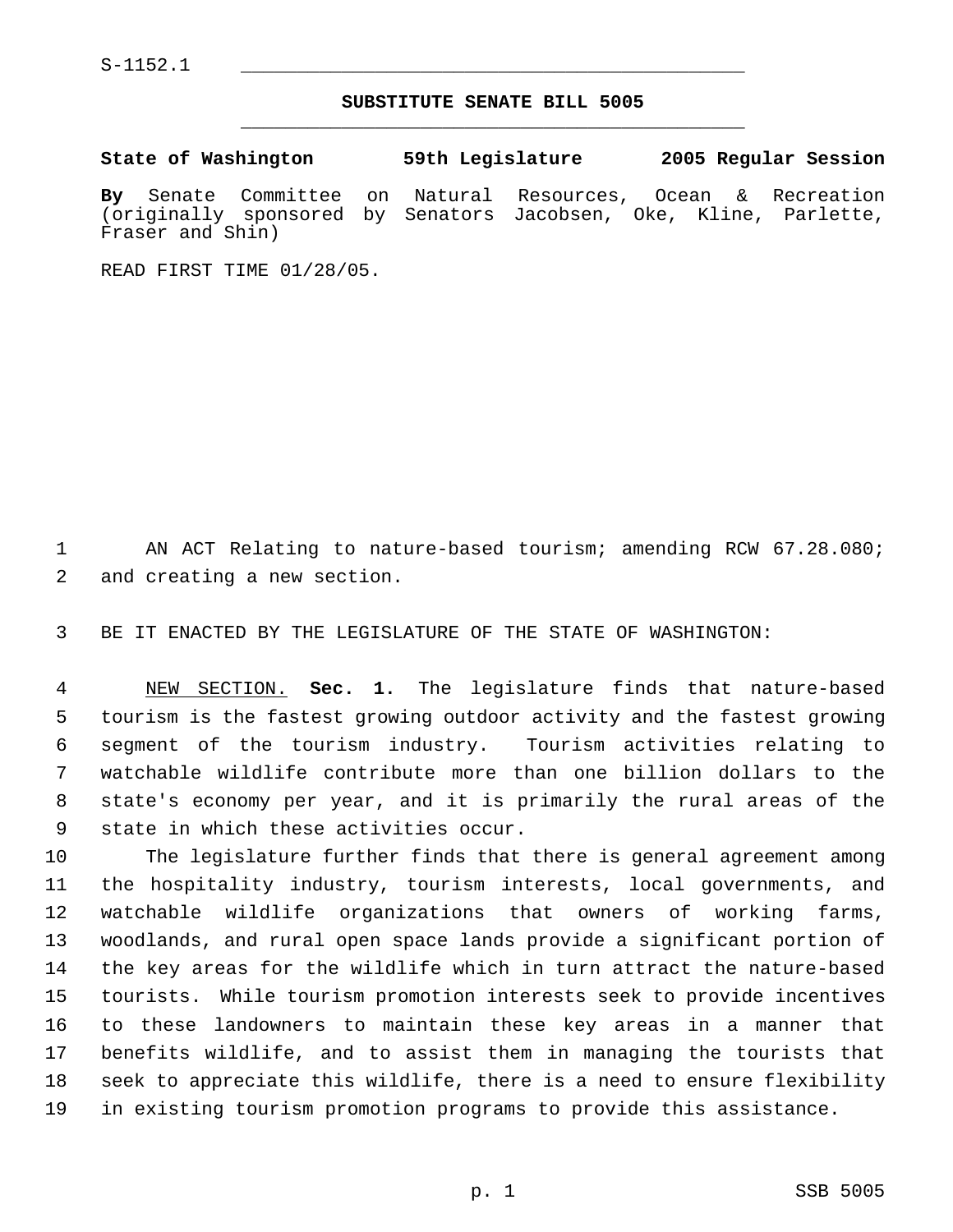Therefore it is the purpose of this act to clarify that the existing program for distribution of lodging tax revenues to promote tourism and to acquire, develop, and operate tourist facilities may include assistance to private landowners for this purpose, consistent with existing local strategies and priorities for tourism promotion.

 **Sec. 2.** RCW 67.28.080 and 1997 c 452 s 2 are each amended to read as follows:

 The definitions in this section apply throughout this chapter unless the context clearly requires otherwise.

 (1) "Acquisition" includes, but is not limited to, siting, acquisition, design, construction, refurbishing, expansion, repair, and improvement, including paying or securing the payment of all or any portion of general obligation bonds, leases, revenue bonds, or other obligations issued or incurred for such purpose or purposes under this chapter.

16 (2) "Municipality" means any county, city, or town of the state of Washington.

 (3) "Operation" includes, but is not limited to, operation, management, and marketing.

 (4) "Person" means the federal government or any agency thereof, the state or any agency, subdivision, taxing district or municipal corporation thereof other than county, city or town, any private corporation, partnership, association, or individual.

 (5) "Tourism" means economic activity resulting from tourists, which may include sales of overnight lodging, meals, tours, gifts, or souvenirs.

27 (6) "Tourism promotion" ((means)) includes activities and expenditures designed to increase tourism, including but not limited to advertising, publicizing, or otherwise distributing information for the purpose of attracting and welcoming tourists; developing strategies to expand tourism; operating tourism promotion agencies; and funding marketing of special events and festivals designed to attract tourists. "Tourism promotion" also includes payments to the owners of farms, forests, and open lands under an agreement with the owners to provide public access to lands and to manage wildlife habitat in a manner that promotes tourism.